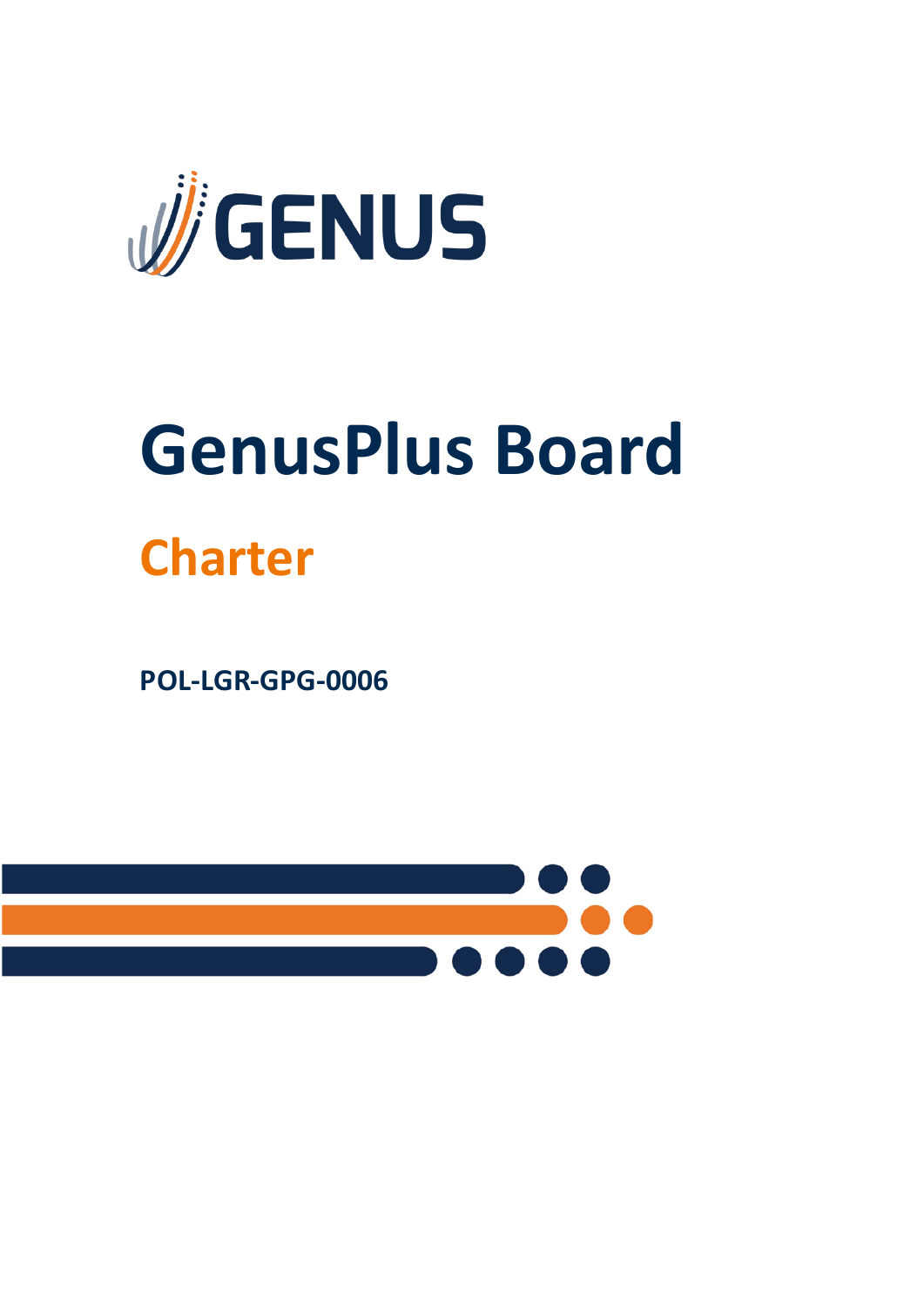

## **Table of Contents**

| 1.  |      |                          |                  |  |
|-----|------|--------------------------|------------------|--|
| 2.  |      |                          |                  |  |
|     | 2.1  |                          |                  |  |
|     |      |                          |                  |  |
|     | 2.2  |                          |                  |  |
|     | 2.3  |                          |                  |  |
| 3.  |      |                          |                  |  |
|     | 3.1  |                          |                  |  |
| 4.  |      |                          |                  |  |
|     | 4.1  |                          |                  |  |
|     | 4.2  |                          |                  |  |
| 5.  |      |                          |                  |  |
|     | 5.1  |                          |                  |  |
|     | 5.2  |                          |                  |  |
|     | 5.3  |                          |                  |  |
|     | 5.4  |                          |                  |  |
| 6.  |      |                          |                  |  |
|     | 6.1  |                          |                  |  |
| 7.  |      |                          |                  |  |
|     | 7.1  |                          |                  |  |
|     | 7.2  |                          |                  |  |
|     | 7.3  |                          |                  |  |
| 8.  |      |                          |                  |  |
|     | 8.1  |                          |                  |  |
|     | 8.2  |                          |                  |  |
| 9.  |      |                          |                  |  |
|     | 9.1  |                          |                  |  |
|     | 9.2  |                          |                  |  |
|     | 9.3  |                          |                  |  |
| 10. |      |                          |                  |  |
| 11. |      |                          |                  |  |
|     | 11.1 |                          |                  |  |
|     | 11.2 |                          |                  |  |
|     | 11.3 |                          |                  |  |
|     |      | Doc ID: POL-LGR-GPG-0006 | Page $2$ of $10$ |  |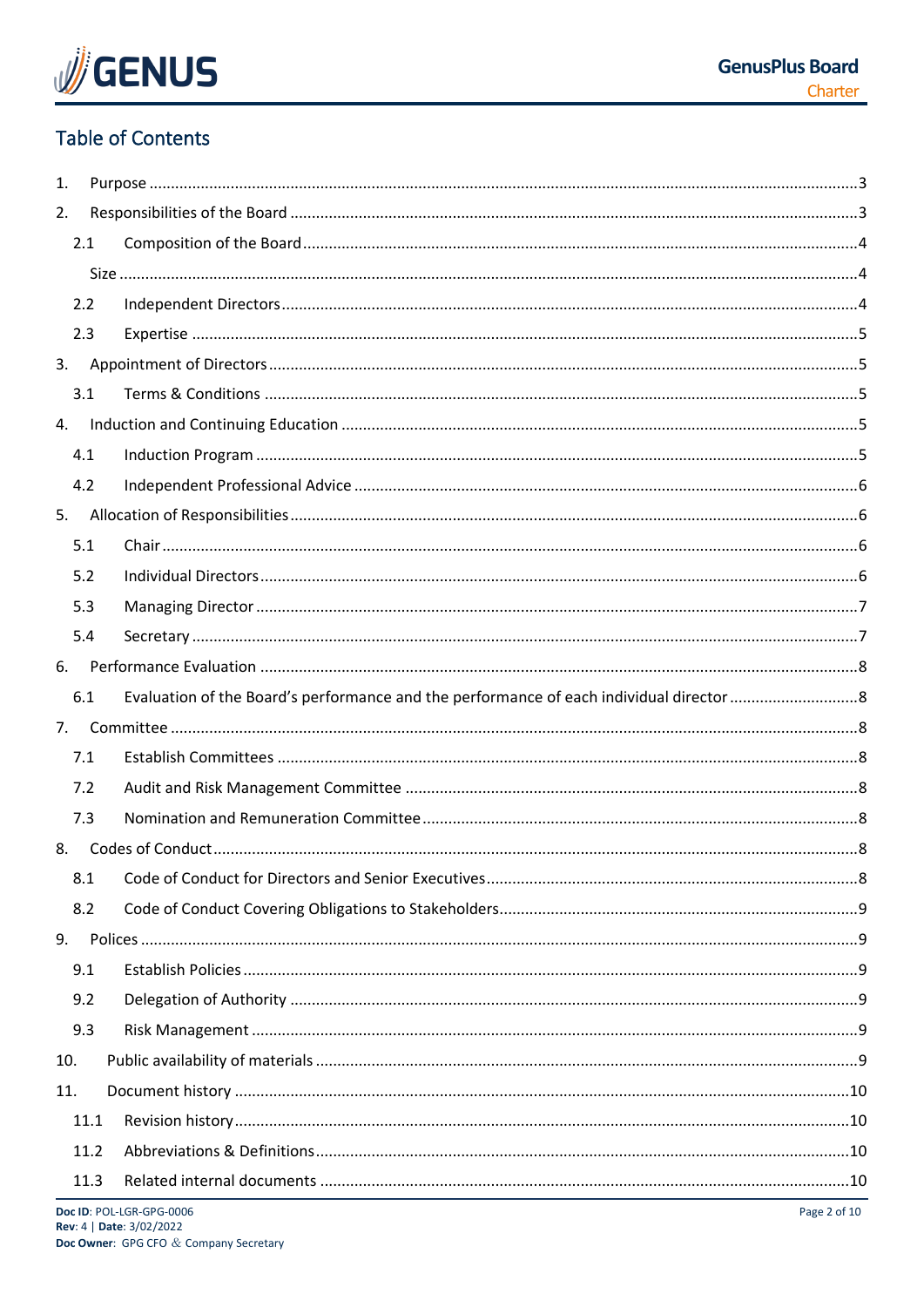

## <span id="page-2-0"></span>**1.** Purpose

This Charter sets out the functions, roles and responsibilities of the Board and Senior Executives of GenusPlus Group Limited (**GPG** or **Company)** and its subsidiaries to ensure that the Board's practices are consistent with and reflect the Board's commitment to best practise.

The Charter ensures that the Company has appropriate corporate governance structures aimed at creating and protecting shareholders' value and that all Board members are aware of their duties and responsibilities as Board members.

This Charter was approved by the Board of GPG and is reviewed every two years to ensure it remains consistent with the Board's objectives and responsibilities and as and when the need arises.

## <span id="page-2-1"></span>**2.** Responsibilities of the Board

The Board is responsible for, and has the authority to determine, all matters relating to overall strategic direction, policies, practices, establishing goals for management and the operation of the Company. Without intending to limit this general role of the Board, the specific functions and responsibilities of the Board include:

- 1. Approving the strategic objectives of GPG and establishing goals to promote their achievement;
- 2. Monitoring the operational and financial position and performance of GPG;
- 3. Ensuring the directors inform themselves of GPG's business and financial status;
- 4. Establishing investment criteria including acquisitions and divestments, approving investments, and implementing ongoing evaluations of investments against such criteria;
- 5. Approving and monitoring the progress of major capital expenditure, capital management and major acquisitions and divestitures;
- 6. Considering and approving the GPG's budgets;
- 7. Satisfying itself that the Company has in place an appropriate risk management framework (for both financial and non-financial risks) and setting the risk appetite within which the Board expects management to operate;
- 8. Establishing written policies on compliance, risk oversight and management;
- 9. Satisfying itself that an appropriate framework exists for relevant information to be reported by management to the Board;
- 10. Providing oversight of the Company, including its internal compliance and control, risk management and accountability systems and whenever required, challenging management and holding it to account;
- 11. Ensuring that systems of risk management and internal compliance and control, codes of conduct and legal compliance are operating effectively;
- 12. Approving the Company's statement of values and code of conduct to underpin the desired culture within the Group and instilling of the Company's values and performance generally;
- 13. Overseeing the Company's process for making timely and balanced disclosure of all material information concerning it that a reasonable person would expect to have a material effect on the price or value of the Company's securities;
- 14. Appointing and removing the Managing Director, monitoring performance and approving remuneration of the Managing Director and the remuneration policy and succession plans for the Company's Managing Director;
- 15. Approving the Company's induction program for new Directors and facilitating ongoing professional development for Directors;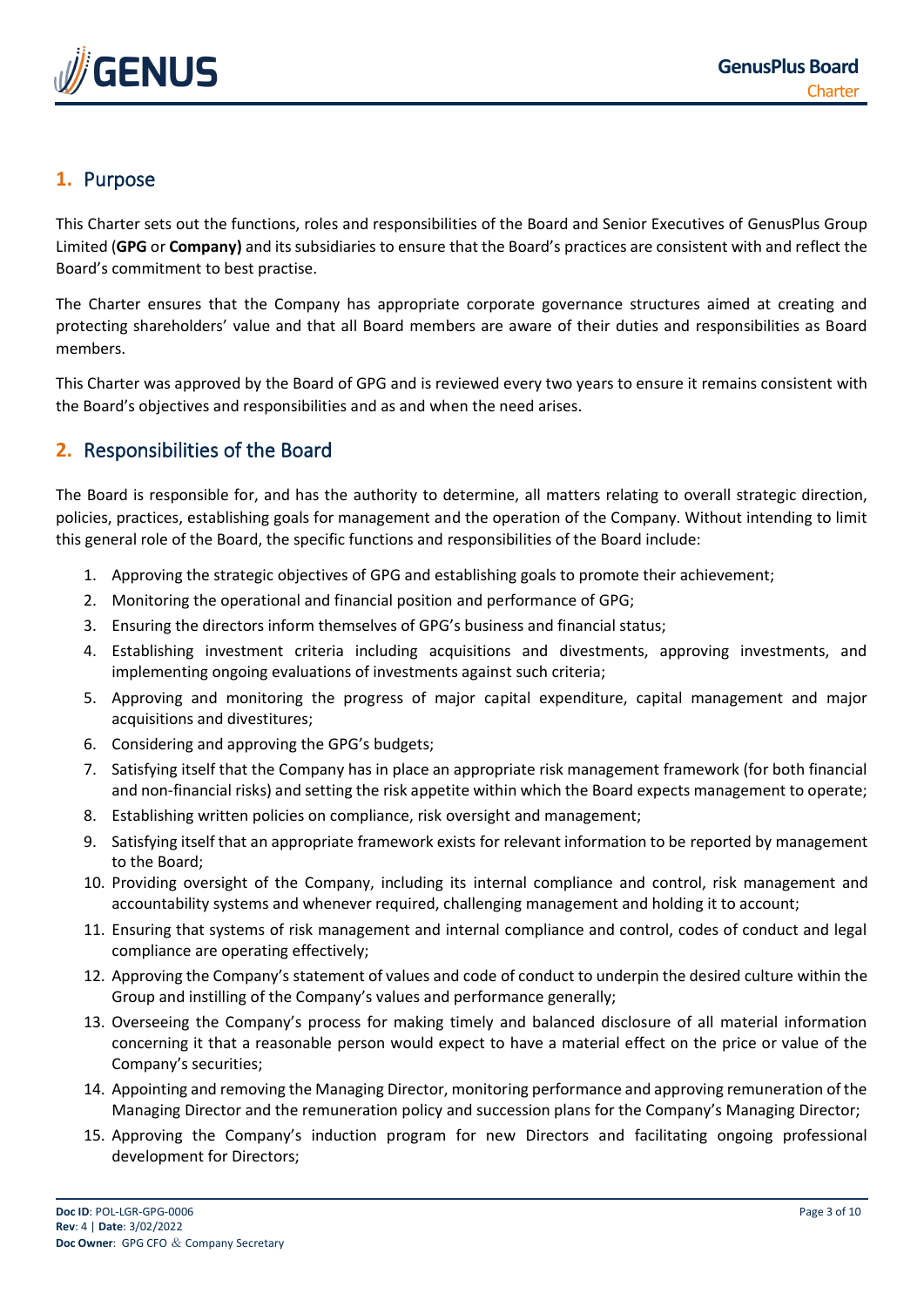

- 16. Ratifying the appointment and, where appropriate, the removal of the Chief Financial Officer, Chief Operating Officer, and the Company Secretary;
- 17. Satisfying itself that the Company's remuneration policies are aligned with the Company's purpose, values, strategic objectives and risk appetite;
- 18. Monitoring senior executives' performance and implementation of strategy and ensuring appropriate resources are available;
- 19. Ensuring that business risks facing the Group are, where possible, identified and that appropriate monitoring and reporting internal controls are in place to manage such risks;
- 20. Approving and monitoring financial and other reporting;
- 21. Determining the dividend policy of the Company and declaring dividends;
- 22. Ensuring the Company complies with its responsibilities under the Corporations Act, the Company's Constitution, and other relevant laws;
- 23. Exercising due care and diligence and sound business judgment in the performance of those functions and responsibilities; and
- 24. Ensuring that decisions are made in the best interest of the Company as a whole rather than being made in the interests of individual shareholders or interest groups.

## <span id="page-3-1"></span><span id="page-3-0"></span>2.1 Composition of the Board

## Size

The number of Directors of the Company is to be not less than 3 but no more than 9. The Company at a general meeting may by special resolution increase or reduce the number of Directors but the number must not be reduced below 3. The Board's size and composition is aimed to effectively discharge its responsibilities, duties and encourage enhanced performance of the Company. The Board is comprised of carefully selected individuals whose experience and skill base is commensurate with the requirements and profile of the Company.

#### <span id="page-3-2"></span>2.2 Independent Directors

The Independent Non-Executive Directors are persons of calibre, credibility and have the necessary skills, competencies, commitment, and experience to bring independent judgement to bear on issues of strategy, performance and resources including key appointments and standards of conduct.

- 1. The majority of directors on the Board must be independent and non-executive directors.
- 2. A director is deemed to be independent when he or she:
	- has not, within the last 3 years, been employed in an executive capacity by a member of the Group;
	- has not, within the last 3 years, been a partner, director, or senior employee of a provider of material professional services to the Group;
	- has not, within the last 3 years, been in a material business relationship (e.g. as a supplier or customer) with the Group, or otherwise associated with someone with such a relationship;
	- is not a substantial security holder of the Company or an officer of, or otherwise associated with, a substantial security holder of the Company (as defined in section 9 of the Corporations Act 2001);
	- does not receive performance-based remuneration (including options or performance rights) from, or participates in an employee incentive scheme of, the Company;
	- has no material contractual relationship with the Group other than as a director;
	- has no close family ties with any person who falls within any of the categories above; or
	- has not been a director of the Company for such a period that his or her independence may be compromised.
- 3. The Board will regularly assess the independence of each director in light of the interests disclosed by them.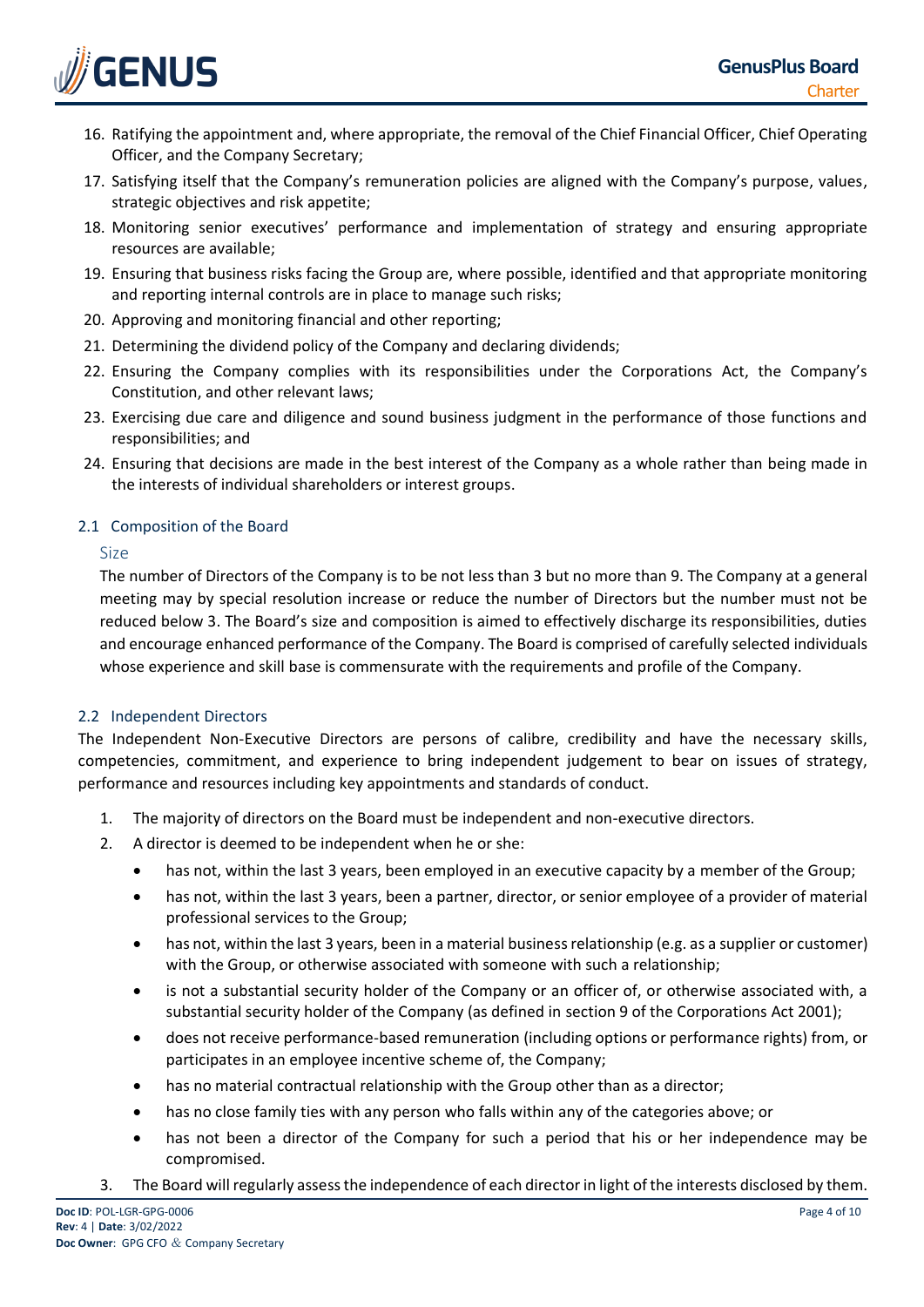

## <span id="page-4-0"></span>2.3 Expertise

The Board shall ensure that, collectively, it has the appropriate range of expertise to properly fulfil its responsibilities, including:

- accounting;
- finance;
- business;
- experience in the industries relevant to the Group's businesses;
- risk management;
- public company experience; and
- managing director level experience.

The Board shall review the range of expertise of its members on a regular basis and ensure that it has operational and technical expertise relevant to the operation of the Company.

## <span id="page-4-1"></span>**3.** Appointment of Directors

Directors are appointed in accordance with the terms of the Constitution.

## <span id="page-4-2"></span>3.1 Terms & Conditions

The Board terms and conditions of the appointment and retirement of members will be set out in a letter of appointment, which shall include the following matters:

- The term of the appointment, subject to member approval;
- Time commitments envisaged;
- The powers and duties of directors;
- Any special duties or arrangements attaching to the position;
- Circumstances in which an office of director becomes vacant;
- Expectations regarding involvement with committee work;
- Remuneration and expenses;
- Superannuation arrangements;
- Discloser requirement of directors' interests and any matters which affect the director's independence;
- Fellow directors;
- Induction, training, and continuous education arrangements;
- Access to independent professional advice;
- Indemnity and insurance arrangements;
- Confidentiality and rights of access to corporate information;
- A copy of the Constitution; and
- An organisational chart of the Company's management structure.

## <span id="page-4-3"></span>**4.** Induction and Continuing Education

#### <span id="page-4-4"></span>4.1 Induction Program

The Company will make an induction program available to all new directors and senior executives to enable them to gain an understanding of:

- The Company's financial, strategic, operational and risk management position;
- The rights, duties, and responsibilities of the directors;
- The roles and responsibilities of senior executives; and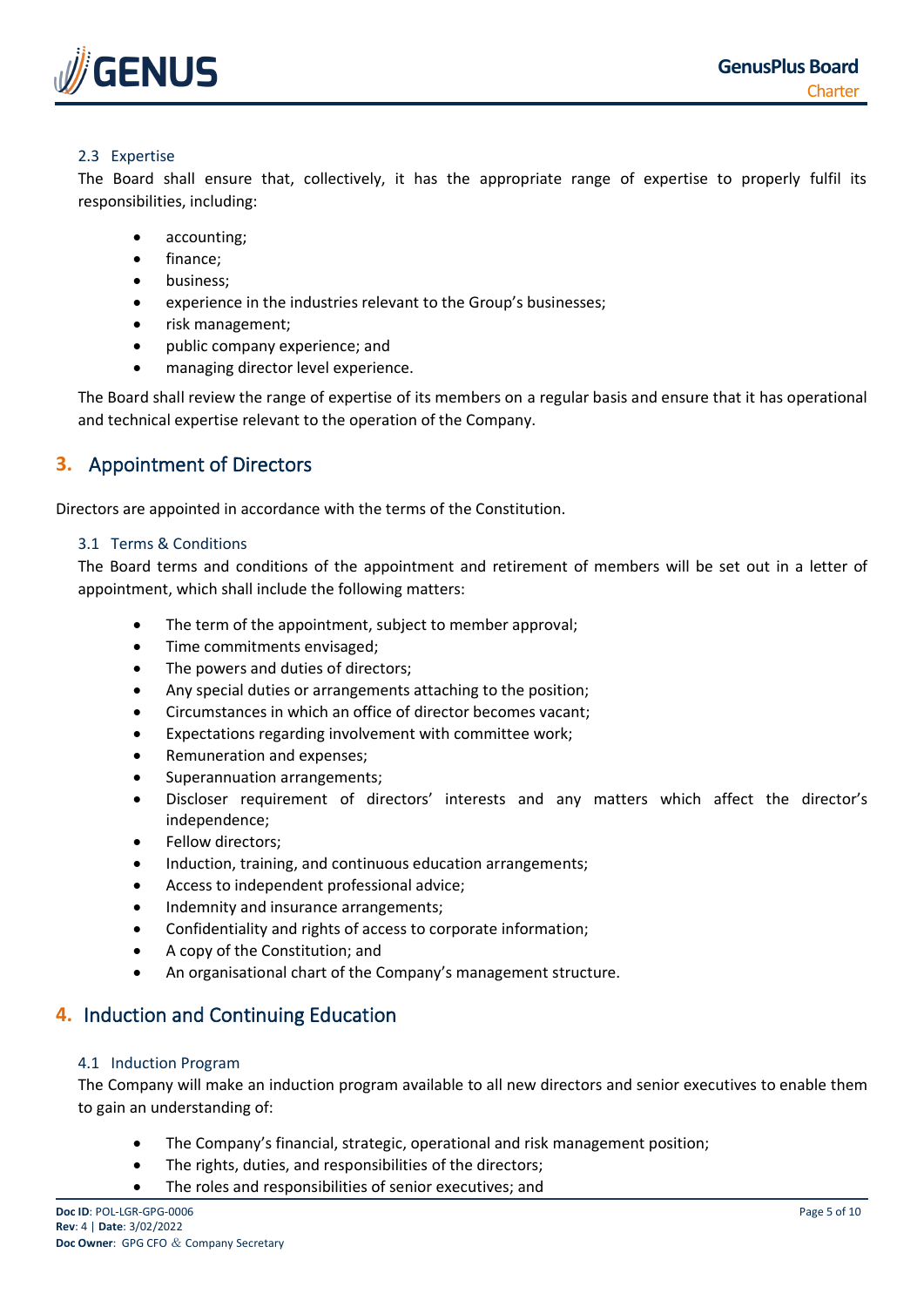

The role of board committees.

## <span id="page-5-0"></span>4.2 Independent Professional Advice

To facilitate independent judgement in decision-making, each director has the right to seek independent professional advice at the Company's expense. However, prior approval from the Chair is required, which may not be unreasonably withheld.

## <span id="page-5-1"></span>**5.** Allocation of Responsibilities

## <span id="page-5-2"></span>5.1 Chair

The Board elects the Chair in accordance with the Constitution. A deputy chair (Deputy Chair) may also be elected.

- 1. The Chair will be an independent, non-executive director.
- 2. The roles of the Chair and the Managing Director may not be held by the same individual.
- 3. The position of Chair will be reviewed by the Board periodically.
- 4. The Chair is responsible for leadership of the Board, for the efficient organisation and conduct of the Board's function, and for the briefing of all directors in relation to issues arising at Board meetings.
- 5. The Chair's specific duties are to:
	- Chair Board meetings. If the Chair is not present within 15 minutes after the time appointed for the holding of that meeting, the Deputy Chair will assume this role; if the Deputy Chair is not present, a director chosen by a majority of director's present shall assume this role;
	- establish the agenda for Board meetings in consultation with the Managing Director;
	- ensure Board minutes properly reflect Board decisions;
	- be the spokesperson for the Company at any general meeting; the Managing Director or the Managing Director's nominee will undertake all other public relations activities;
	- make a reasonable effort to become and remain familiar with the affairs of the Company;
	- participate in the Managing Director evaluation process through the Nomination and Remuneration Committee; and
	- participate in the annual process of Board and Director evaluation.
- 6. The Chair is not entitled to vote or participate in the deliberations on any matter in which he or she has a personal interest unless there is compliance with the conflict of interest provisions under the Constitution.
- 7. The Chair may be removed from office in accordance with the Constitution.

#### <span id="page-5-3"></span>5.2 Individual Directors

In accordance with statutory requirements and in keeping with developments at common law, Directors have the following responsibilities:

- 1. Exercise their powers and discharge their duties in good faith and in the best interests of the Company;
- 2. Use their powers of office for a proper purpose and not for personal advantage or for the benefit of another party;
- 3. Use due care and diligence, demonstrate commercial reasonableness in their decision making and act with the level of skill and care expected of a director of a listed company;
- 4. Avoid conflicts of interest except in those circumstances permitted by the Corporations Act;
- 5. Not make improper use of information gained through their position as a director;
- 6. Not take improper advantage of their position as a director;
- 7. Notify other directors of a material personal interest when a conflict arises;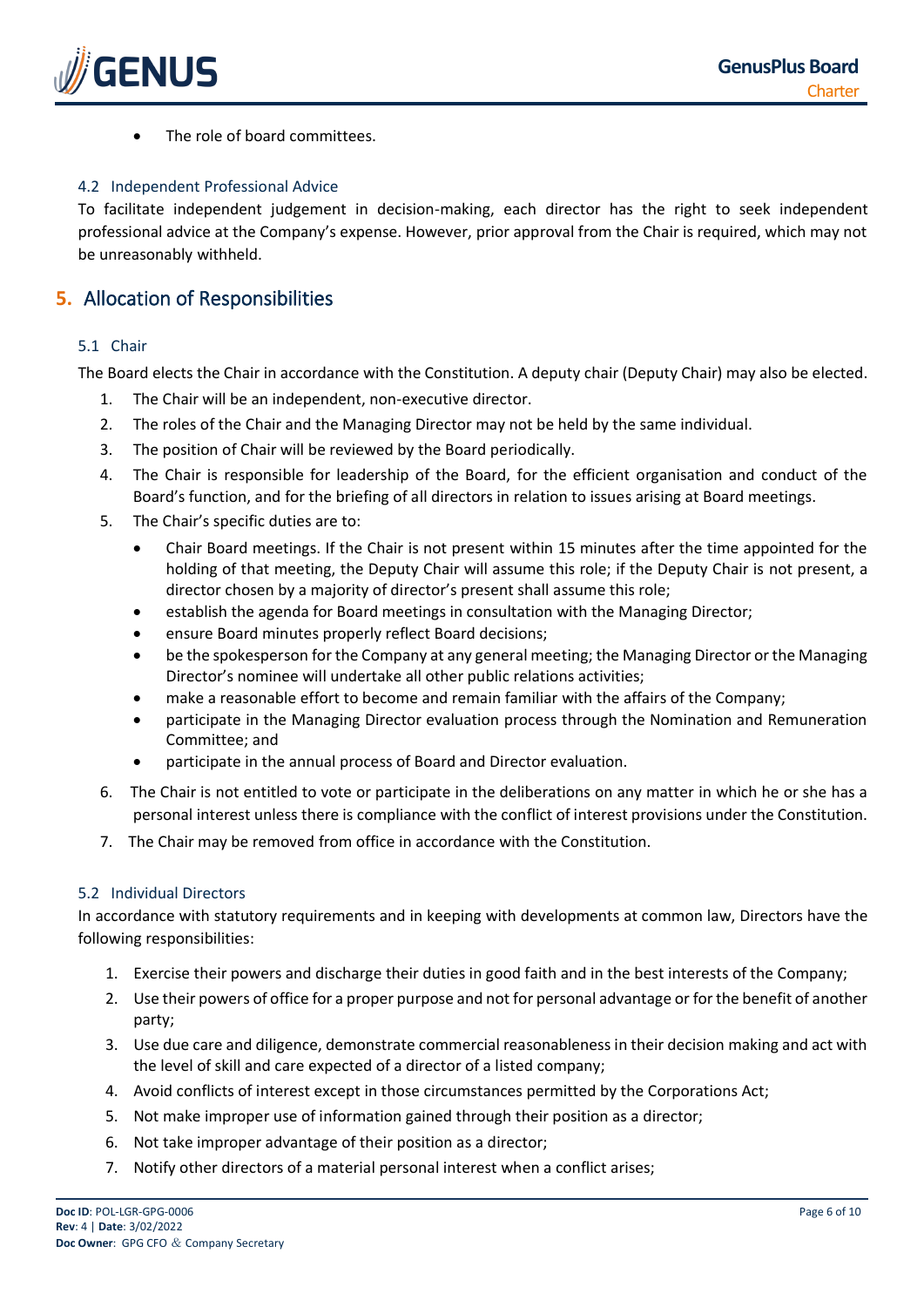

- 8. Make reasonable enquiries if relying on information or advice provided by others;
- 9. Make a reasonable effort to become and remain familiar with the affairs of the Company;
- 10. Undertake any necessary enquiries in respect of delegated authority;
- 11. Give the Company all the information required by the Corporations Act;
- 12. Not permit the Company to engage in insolvent trading;
- 13. Attend all Board meetings and Board functions unless there are valid reasons for non-attendance;
- 14. Commit the necessary time and energy to Board matters to ensure that they are contributing their best endeavours in the performance of their duties for the benefit of the Company; and
- 15. Inform the Chair of the Board of their intention to accept a new appointment as a director of another company prior to accepting such a position.

## <span id="page-6-0"></span>5.3 Managing Director

The appointment and responsibilities of the Managing Director are as follows:

- 1. The Managing Director is appointed by the Board.
- 2. The Managing Director is responsible for the ongoing management of the Company in accordance with the strategy, policies and programs approved by the Board.
- 3. The Managing Director's responsibilities include:
	- developing with the Board, the Group's vision, and direction;
	- constructing, with the Company's management team, programs to implement this vision;
	- negotiating the terms and conditions of appointment of senior executives;
	- appointing the senior executive team;
	- endorsing the terms and conditions of appointment of all other staff members;
	- providing strong leadership to, and effective management of, the Company in order to:
	- encourage co-operation and teamwork;
	- build and maintain staff morale at a high level; and
	- build and maintain a strong sense of staff identity with, and a sense of allegiance to, the Company;
	- ensuring a culture of compliance generally, and specifically in relation to occupational health, safety, and environment;
	- carrying out the day-to-day management of the Company;
	- forming other committees and working parties from time to time to assist in the orderly conduct and operation of the Group;
	- keeping the Board informed, at an appropriate level, of all the activities of the Group; and
	- ensuring that all personnel act with the highest degree of ethics and probity.
- 4. The Board has formally delegated power to the Managing Director in accordance with a Statement of Delegated Authority approved by the Board.

## <span id="page-6-1"></span>5.4 Secretary

The Secretary is generally responsible for carrying out the administrative and legislative requirements of the Board. The Secretary holds primary responsibility for ensuring that the Board processes and procedures run efficiently and effectively.

- 1. The Secretary is appointed in accordance with the Constitution.
- 2. The Secretary is accountable to the Board, through the Chair, on all matters to do with the proper functioning of the Board.
- 3. The specific tasks of the Secretary include: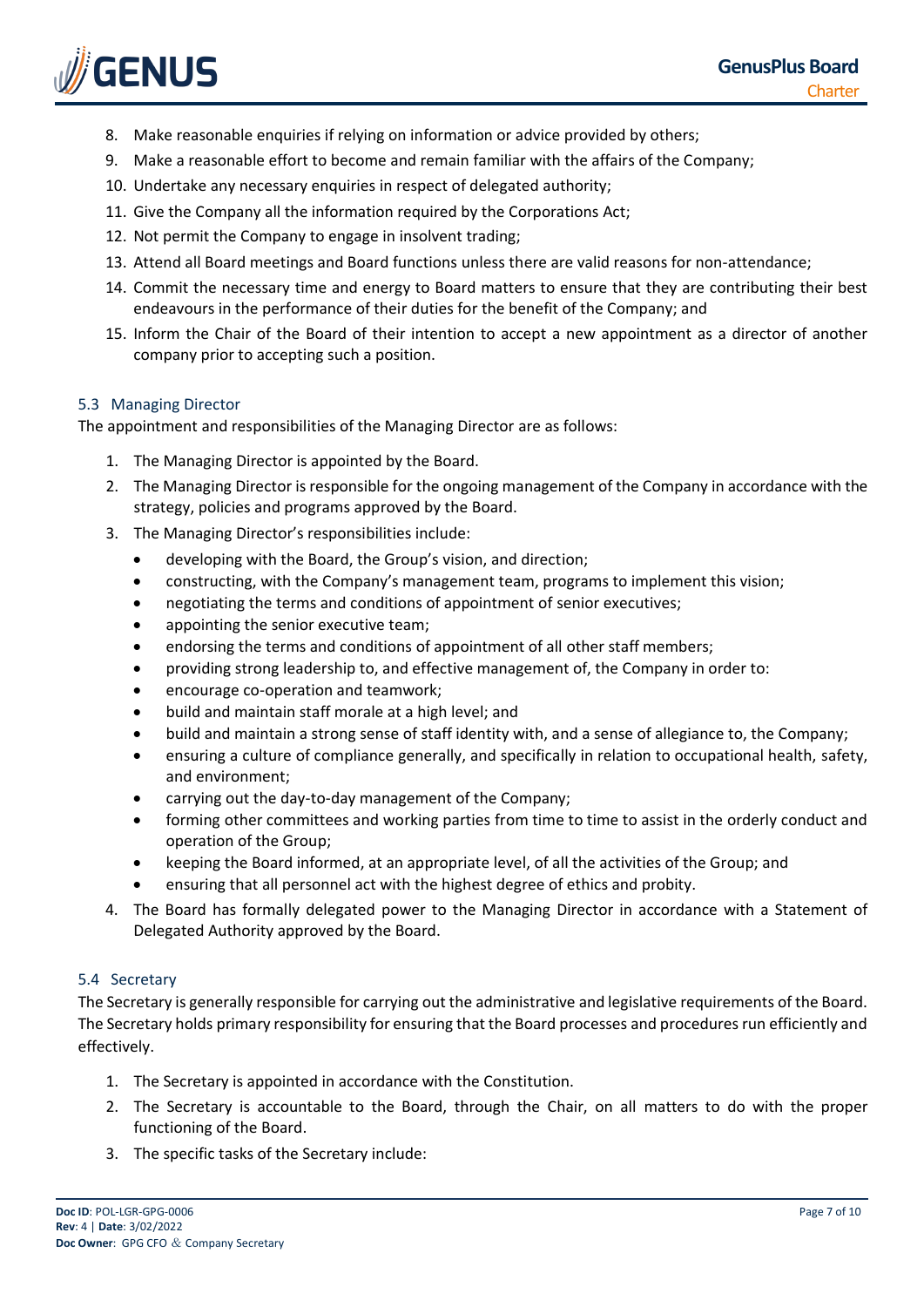

- overseeing the Company's compliance program and ensuring all Company legislative obligations are met;
- ensuring that the agenda and briefing materials for Board meetings are prepared and forwarded to directors in a timely and effective manner;
- recording, maintaining, and distributing the minutes of all Board and Board subcommittee meetings as required;
- preparing for and attending all general meetings of the Company and ensuring that the correct procedures are followed;
- recording, maintaining, and distributing the minutes of all annual and extraordinary general meetings of the Company;
- helping to organise and facilitate the induction and professional development of directors;
- meeting statutory reporting requirements in accordance with relevant legislation; and
- any other services the managing director or chair may require.

## <span id="page-7-0"></span>**6.** Performance Evaluation

## <span id="page-7-1"></span>6.1 Evaluation of the Board's performance and the performance of each individual director

The Board's performance and the performance of each individual director will be measured against measurable and qualitative benchmarks as may reasonably be determined from time to time by the Board having regard to accepted, sound corporate governance standards.

## <span id="page-7-2"></span>**7.** Committee

## <span id="page-7-3"></span>7.1 Establish Committees

To assist with the execution of its responsibilities, the Board has the authority to delegate responsibility to committees, and to establish and determine the powers and functions of those committees of the Board, including the Audit and Risk Management Committee and the Nomination and Remuneration Committee

## <span id="page-7-4"></span>7.2 Audit and Risk Management Committee

The role and responsibilities, composition, structure and membership requirements of the Audit and Risk Management Committee are documented in a separate Audit and Risk Management Committee Charter approved by the Board.

## <span id="page-7-5"></span>7.3 Nomination and Remuneration Committee

The role and responsibilities, composition, structure and membership requirements of the Nomination and Remuneration Committee are documented in a separate Nomination and Remuneration Committee Charter approved by the Board.

## <span id="page-7-6"></span>**8.** Codes of Conduct

## <span id="page-7-7"></span>8.1 Code of Conduct for Directors and Senior Executives

To promote ethical and responsible decision-making, the Board has approved a Code of Conduct for all Employees (including the Managing Director, the Chief Financial Officer and other key executives) as to the practices necessary to maintain confidence in the Company's integrity and the responsibility and accountability of individuals for reporting and investigating reports of unethical practices.

1. The Code of Conduct for Directors and Senior Executives deals with the following main areas: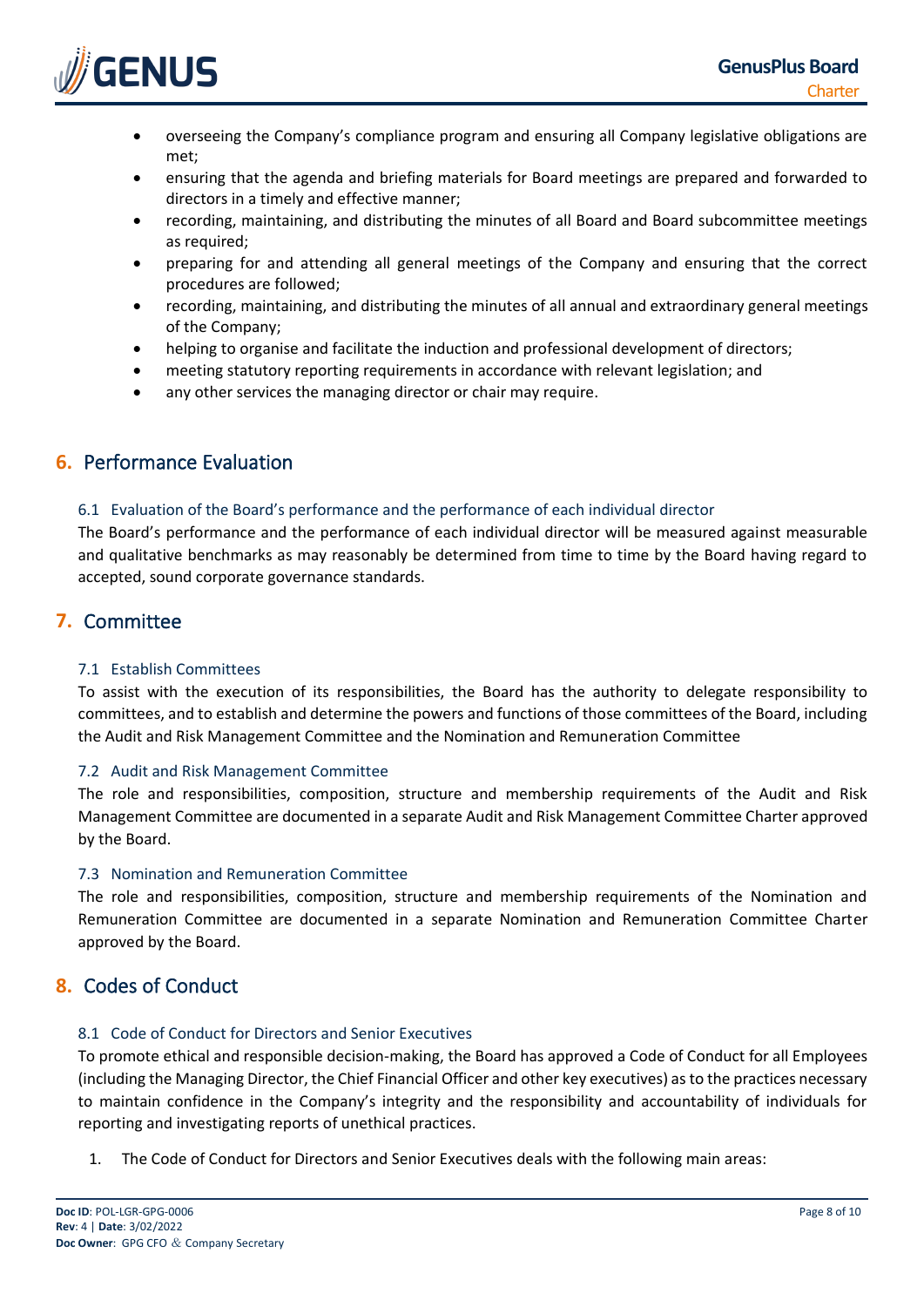

- integrity and professionalism;
- conflicts of interest;
- confidentiality;
- fair dealing;
- compliance with laws and regulations;
- inside information; and
- encouraging the reporting of unlawful, unethical behaviour.
- 2. Directors and the Senior Executive team must comply with the Code of Conduct and demonstrate commitment to the Code and consistency in its execution. Adherence to the Code of Conduct must be periodically evaluated and action taken where necessary

## <span id="page-8-0"></span>8.2 Code of Conduct Covering Obligations to Stakeholders

- 1. The Board has established, a code of conduct to guide compliance with legal and other obligations to stakeholders
- 2. The Company's Stakeholders include:
	- shareholders;
	- clients, customers, and consumers;
	- employees;
	- suppliers and contractors; and
	- the community.

## <span id="page-8-1"></span>**9.** Polices

#### <span id="page-8-2"></span>9.1 Establish Policies

The Board (or appropriate Board committee) is responsible for establishing policies relating to the following matters.

#### <span id="page-8-3"></span>9.2 Delegation of Authority

The Company's statement of Delegated Authority sets out the Company's policy relevant to the delegation of authority to management to conduct the day-to-day management of the Company.

#### <span id="page-8-4"></span>9.3 Risk Management

The Board, through the Audit and Risk Committee, should require its senior executives to design and implement the risk management and internal control systems to manage the Company's material business risks and report to it on whether those risks are being managed effectively.

## <span id="page-8-5"></span>**10.** Public availability of materials

This Charter or a summary of its main provisions shall be made publicly available on the Company's website in a clearly marked corporate governance section.